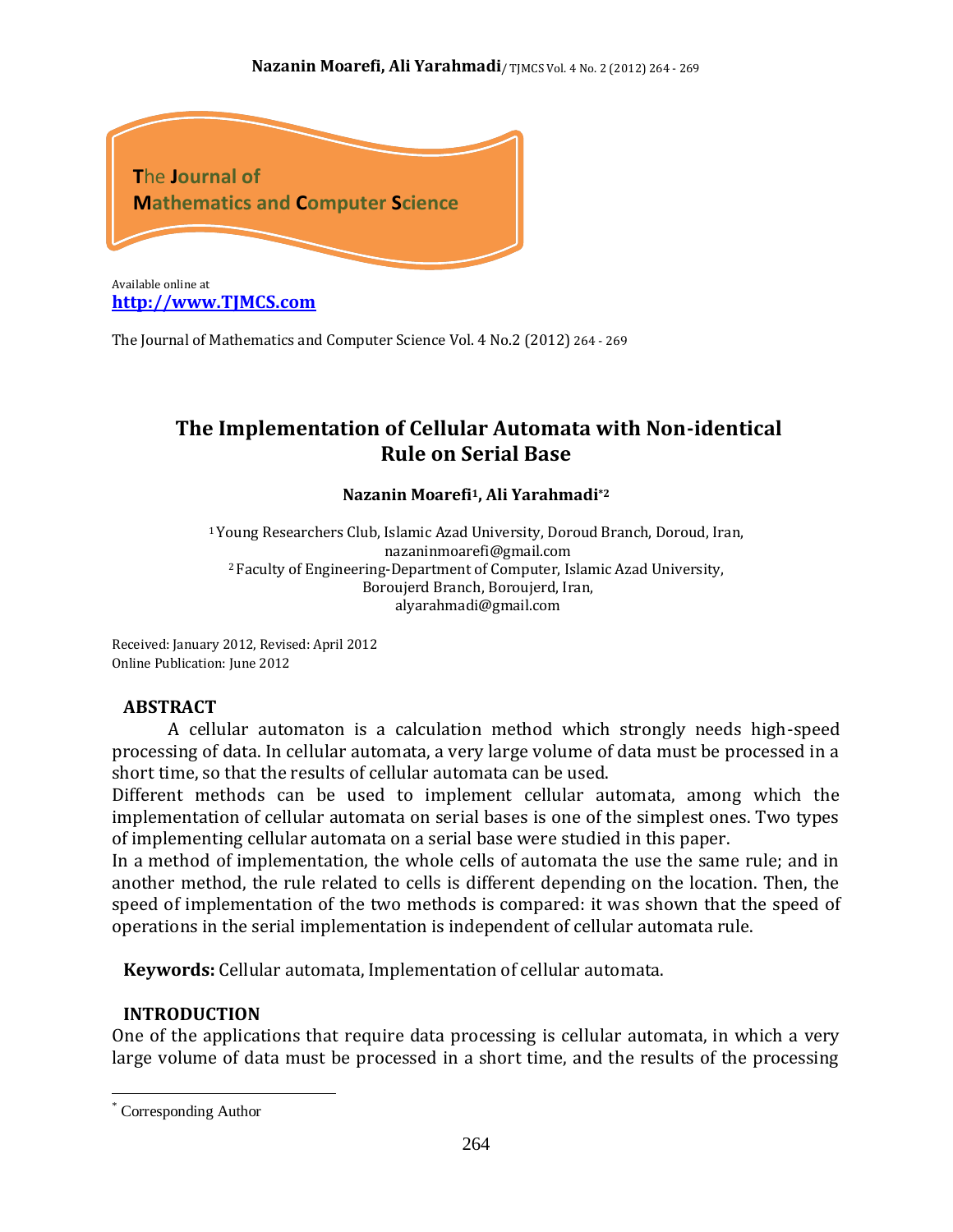must be reapplied to the automaton so that the results produced by automata can be used after a sufficient number of processing operations was carried out [2,1].

Cellular automata, in fact, are the computational models that were first studied by John Von Neumann in 1940 [3]. The main purpose of these automata was to design the selfreplicating systems that are computationally complete.

There are various methods for implementation of cellular automata, the simplest of which is implementation of cellular automata on the serial base and the use of a processor to perform the operation.

Since only one processor is used in this method to calculate the new value for the cells of cellular automata, it is expected that if a serial base is to be used for implementing cellular automata, the rule for each cell will be ineffective in the time required to calculate the new value of the cell and the speed of operation will be independent of the rule for each cell.

In this paper, implementing cellular automata on the serial base was examined. It has been shown that if we put cellular automata on the base, the speed of operations is independent of the rule for each cell. Then, the hardware implementation has been made for cellular automata with both similar and non-identical rules for cells on the serial base, and speed of each method of implementation was compared with other methods for cellular automata.

### **Characteristics of serial base**

One of the simplest methods already used for the implementation of cellular automata is serial methods, in which only one processor is used to calculate the new values of the cells, and the operation is done only with using one processor.

The use of one processor causes a queue of cells that intend to calculate new values for themselves; and only one cell can use the processor to calculate its new value at any moment [4]. In this case, it has only one processor cell to compute its new value, which provides the processor to other cells so that these cells can use the processor and calculate their new values.

Since a single cell can use the processor in this method at any moment, the overall speed of calculation is much slower than the parallel methods [5].

If the speed of the processor responsible for performing calculation in serial implementations can be raised, a new value for each cell can be calculated faster, and the overall rate of cellular automaton rises and improves [6]. Although the use of high-speed processor increases the speed of operation, much speedup still cannot be reached due to the large queue of cells waiting for calculating the new value.

Since it has only one cell in each processor, the speed of operations is expected to be independent of the cell rule.

In this paper, the accuracy of the above assumption is examined by the hardware implementation of cellular automata for cellular automata with the same rules and nonidentical rules for the cells on the serial base.

### **Implementation of cellular automata on the serial base**

In this method, a processor, called PE, which is designed for the calculation to obtain the new value of each cell, is used. The number of processors is assumed to be only "1", and the number of cells in cellular automata is assumed to be NC.

To implement PE processor, VHDL instructions are used; and the test bench related to implementation of cellular automata is written using Verilog. In this method, a series of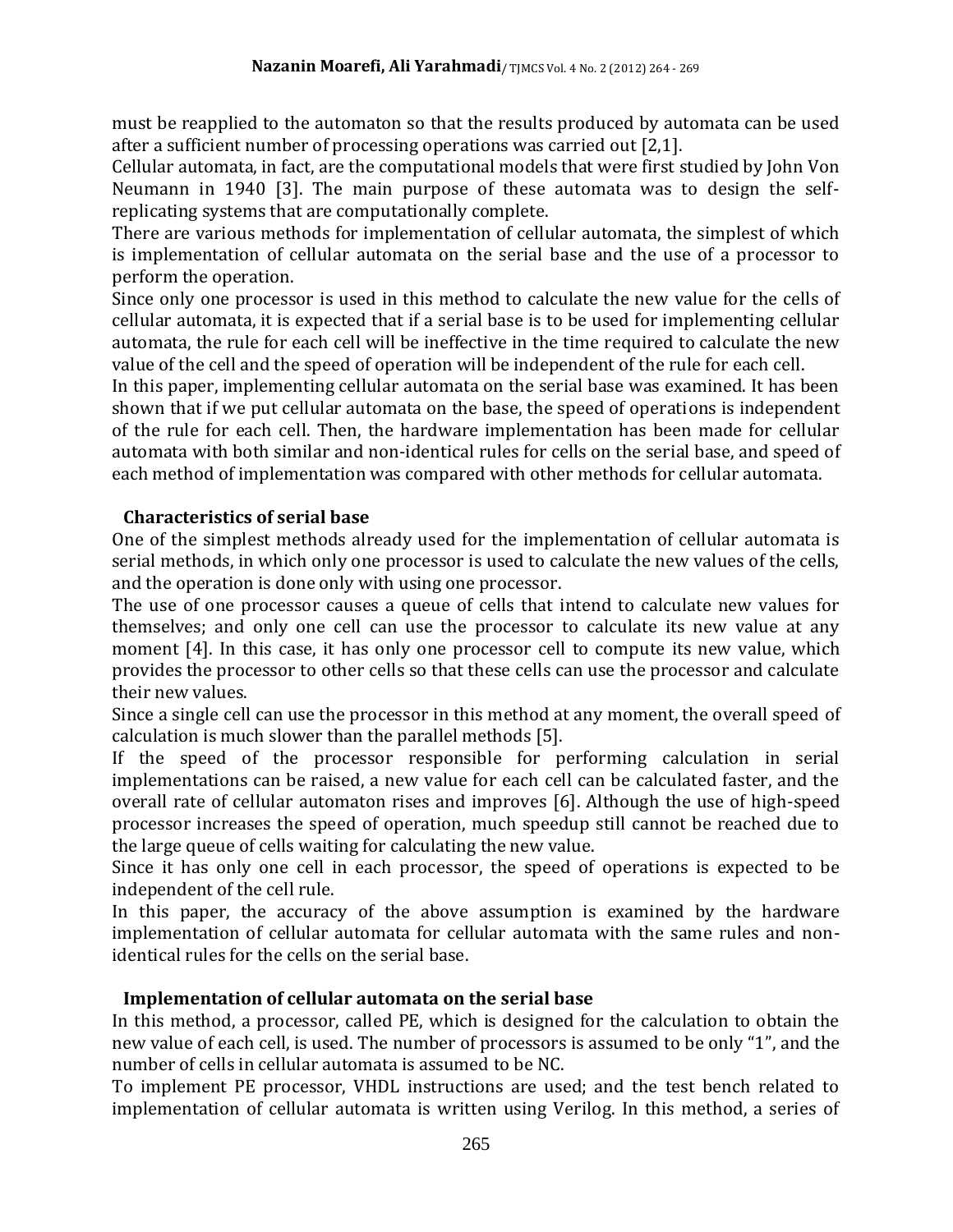memory is used to store values in automata cells so that a box of memory is considered for each cell of cellular automata.

Values in each cell are located in "current state" memory; and new values will be located in "next state" memory after the data of the cell are processed by PE. Then, the amount of the "next state" memory will be replaced in the "current state" memory. See Figure 1.



Fig 1: Memory structure in the implementation of cellular automata on the serial base

In this implementation, the calculations are done at positive edge of clock signal; replacement operations will occur for the new values of cells after the new values of all cells are calculated in the first negative edge of clock signal. Each PE processor has six input pin and one output pin.

Three of the input pins are related to the amount of the cells on which processing must be done; and two other input pins are related to the clock and reset. In addition, the other input pin is also considered to determine the rule of cell, which varies depending on the value of zero or one of the pin. The output pin, which transfers the result of processing of three cells to outside of PE, is called "result". In this method of implementation, only one PE processor is used for all the cells, and PE is implemented using VHDL. The reset has an asynchronous structure in the processor, which its output pin will be zero upon activation. PE computes the new value for the middle cell when it receives the value of three cells side by side in the one-dimensional cellular automata. To calculate the new value of the middle cell, it uses the automaton rule which is determined by the amount of rule pin. Depending on the amount of rule pin, the rule which is used by PE can be identified.If the amount of this pin is equal to "zero", the rule 90 will be used; and if it is equal to "one", the rule 150 will be used to calculate the new value of the middle cell. Figure 2 shows an example of PE simulation; and Figure 3, VHDL instructions related to the implementation of PE.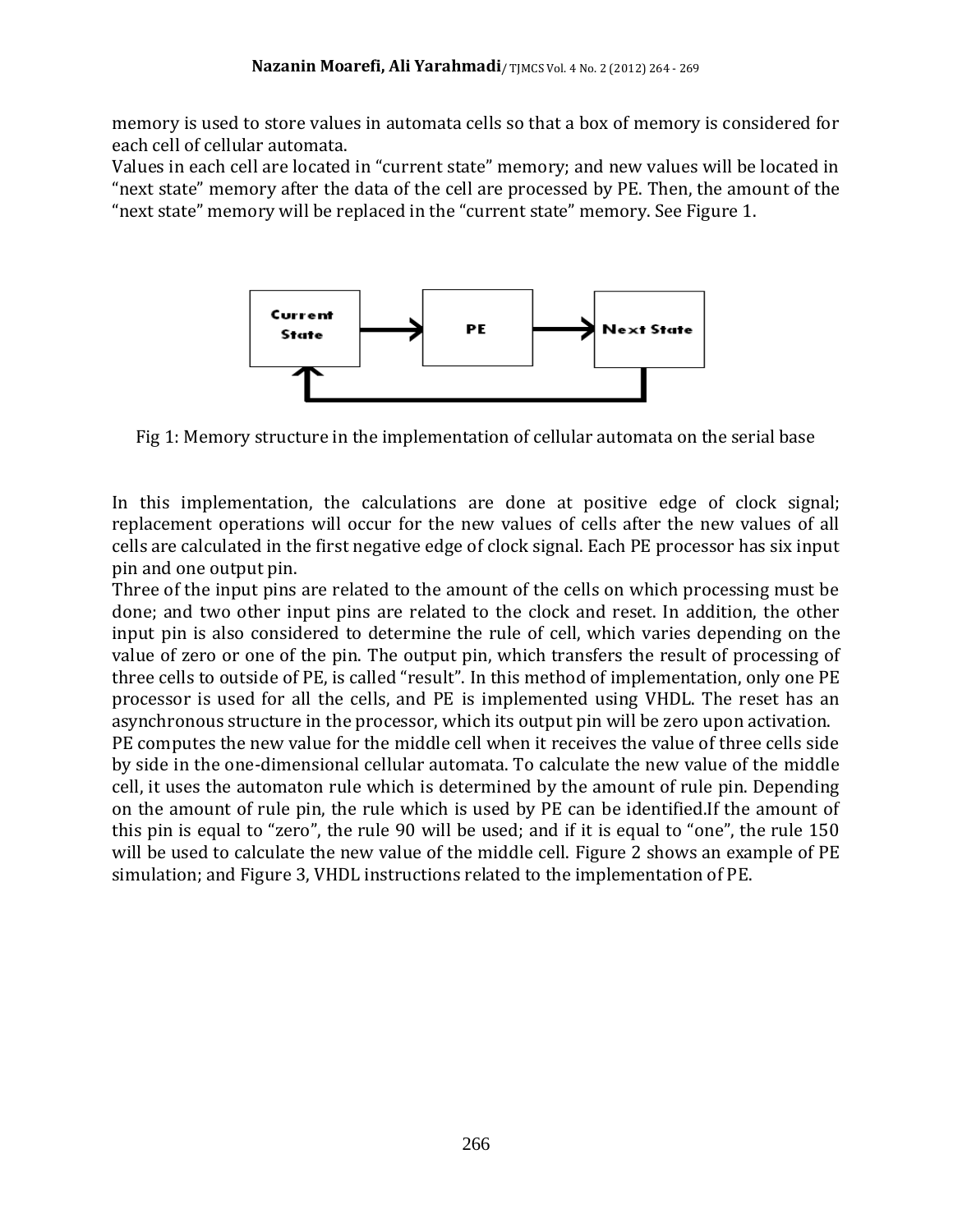

Fig 3: VHDL Code related to the PE implementation

A processor called PE is used to simulate the serial form of cellular automata. In this simulation, NC different cells are used, and the calculation will be performed MR times.

In this method, cells are numbered from zero to NC-1; and values of the related cell and two adjacent cells are added to PE to calculate new values for each cell. As was said, a PE is used for all cells.

Depending on the value of rule pin and according to the rule which is considered for cellular automata, PE processor will calculate the new value for the related cell, and put the result in the "next state" memory.

The new value for all cells is calculated at the positive edge of clock signal. After the new value was calculated for all cells, new values for each cell are placed within the "next state" memory; and in the first negative edge of clock signal, these values will be replaced in "current state". See Figure 1.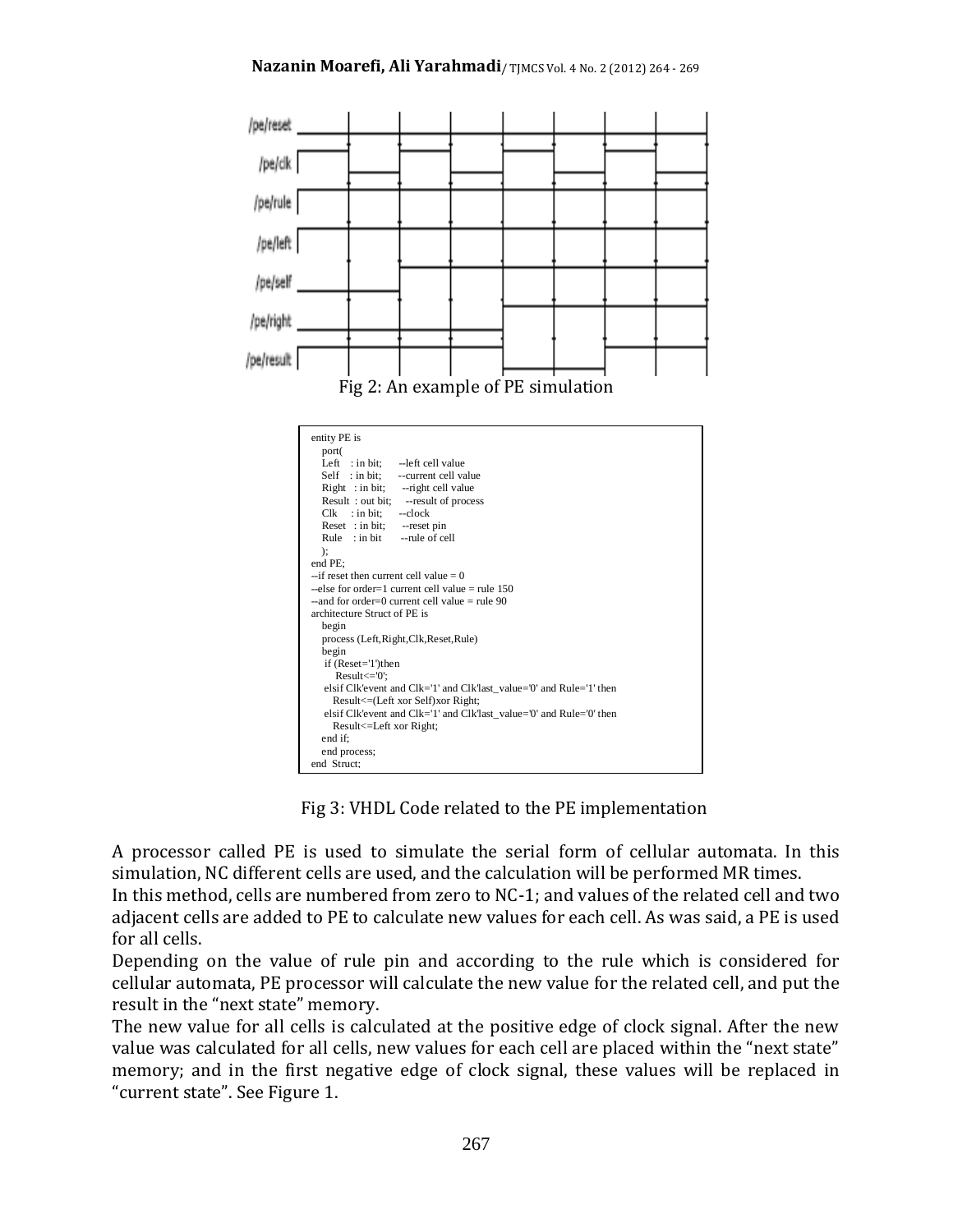The cells are numbered from zero, and are initialized in such a way that the values of all cells (except cell NC-1) are assumed to be zero; and only the value of the cell NC-1 is equal to one. Whenever a new value is calculated for the cells, one unit is added to a counter, and the processing operation is terminated when the value of the above counter is equal to MR.

#### **Method of comparison**

In this paper, it is first assumed that all cells of cellular automata use a fixed rule and that cellular automata are implemented on a serial base. Then, it is assumed that the cellular automata rule is different for the cells that are in even and odd positions, and implementation has been done again.

In this implementation, the cells that are in even and odd positions use rule 90 and rule 150, respectively. In both simulations, the end cells are intermittently neighbored together. ModelSim 6 software was used for simulation, some results of which are presented in tables 1 and 2 and Figures 4 and 5.

| <b>Time in Similar Method</b> | <b>Time in Dissimilar Method</b> | <b>Number of Repetition</b> | <b>Number of Cells</b> |
|-------------------------------|----------------------------------|-----------------------------|------------------------|
| 26030                         | 26030                            | 25                          | 50                     |
| 51030                         | 51030                            | 50                          | 50                     |
| 101030                        | 101030                           | 100                         | 50                     |

Table 1. Implementation for automaton with 50 cells

| Table 2. Implementation for automaton with 10,000 cells |
|---------------------------------------------------------|
|---------------------------------------------------------|

| Time in Similar Method | <b>Time in Dissimilar Method</b> | <b>Number of Repetition</b> | Number of Cells |
|------------------------|----------------------------------|-----------------------------|-----------------|
| 1000200030             | 1000200030                       | 5000                        | 5000            |
| 2000200030             | 2000200030                       | 10000                       | 10000           |
| 4000200030             | 4000200030                       | 20000                       | 20000           |



Fig 4: Comparison of the speed of implementation for 50 cells.